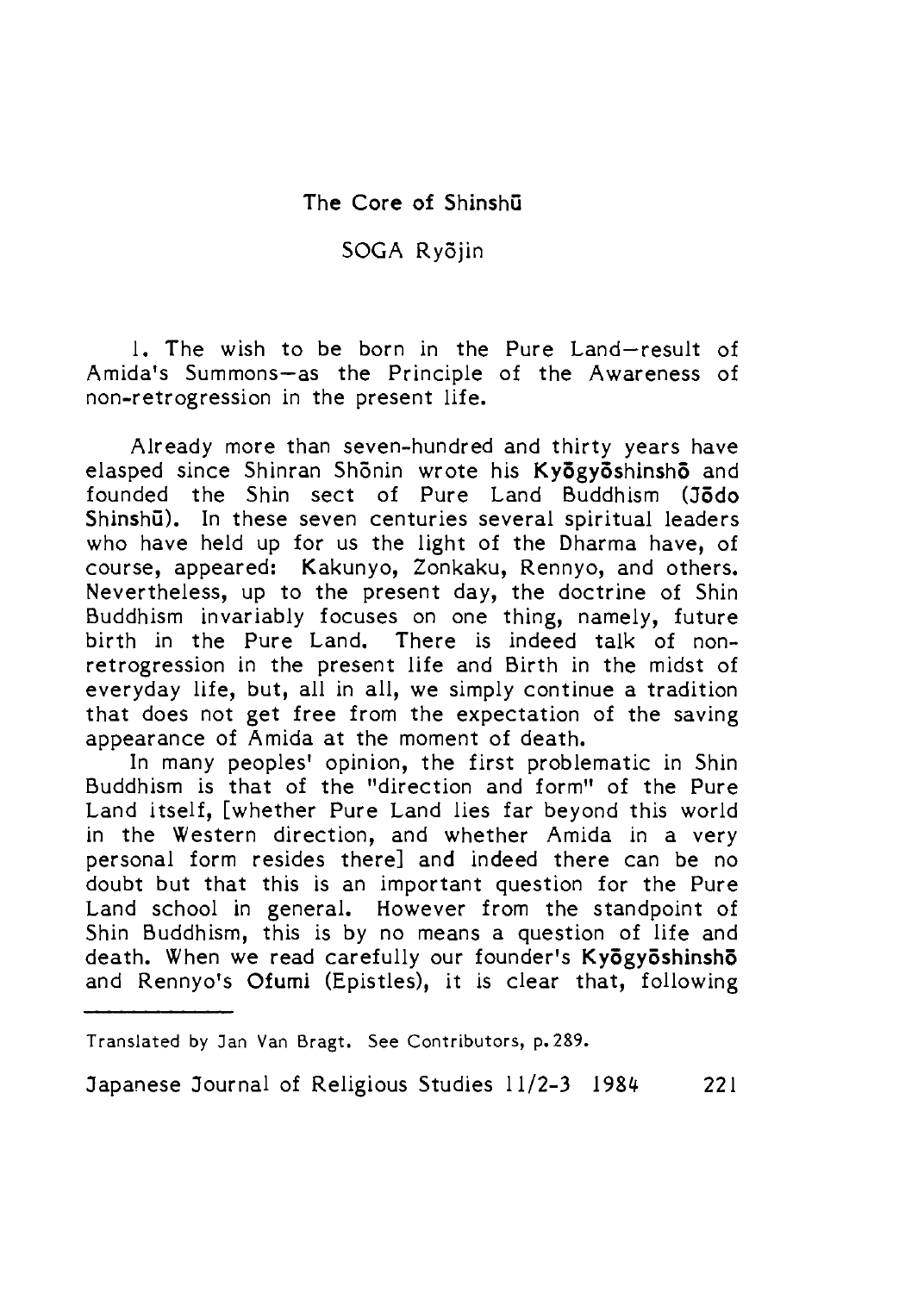## SOGA Ryojin

the text on the fulfillment of the Primal Vow of The Larger Sutra on Immeasurable Life *(Daimurvotukyo)*, they take the essential meaning of Shin Buddhism to lie in the taking of the Name of Namu Amida Buddha as the quintessence of praxis. Consequently, they teach us clearly about a once-and-for-all abandonment, about Birth in the midst of everyday life, and about non-retrogression in the present life. Apart from this there is no Shin Buddhism.

At the beginning of the Faith chapter of the Kyogyoshinsh5, Shinran writes:

It is not the unsurpassed result [of awakening] that is hard to attain. Rather the true gaining of authentic entrusting faith is what is difficult.

This means that the core of Shin Buddhism does not lie in realizing the unsurpassed result of awakening but in obtaining the faith of a once-and-for-all abandonment as the true cause. When reading the scriptures, there can evidently be no doubt that to be born in the Pure Land far beyond a myriad of lands and thus to become a Buddha corresponds to the original, ultimate and ideal goal of Buddhism. However, when we turn this question around in our minds, the practical realization of just how we can be born there becomes yet another important problem of a particularly pressing nature.

In general the central meaning of the Buddha's Primal Vow in The Larger Sutra lies precisely there. At a first look, the Eighteenth vow appears to correspond to the causal Primal Vow wherein a future birth for all sentient beings whatsoever is promised and effected by Amida, But, when we read the text more deeply, we realize that this sütra does not take Birth and Awakening as merely abstract ideals, but that its primary concern is how one might go about translating these ideals into the concrete practice of one's present life. It is the passage on the fulfillment of the Primal Vow in The Larger Sutra that makes it clear that the basic meaning of the Primal Vow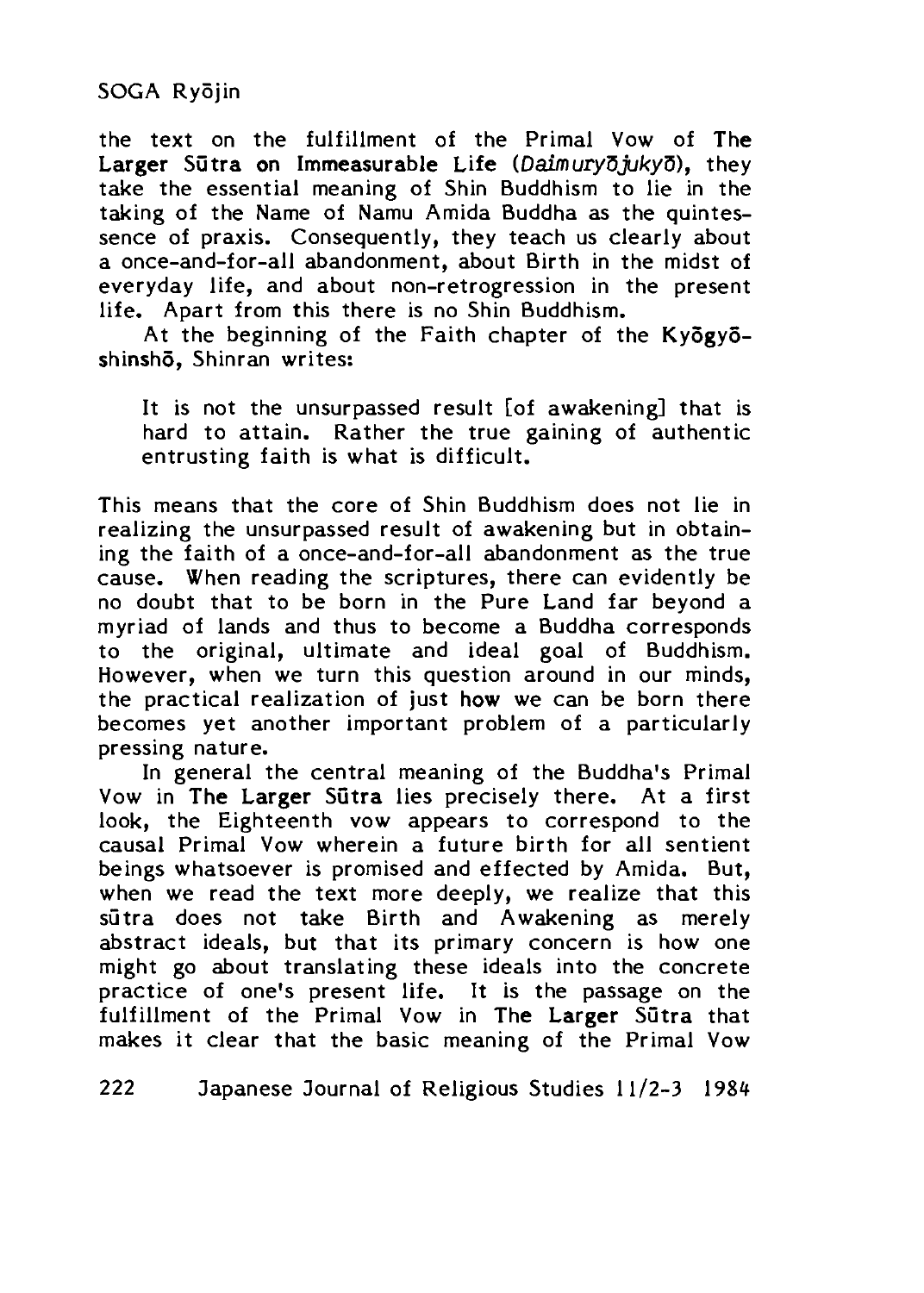treats precisely this point.

The three scriptures that explain the path of Birth in the Pure Land are: The Larger Sutra (D*aimuryDjukyD*), The Meditation Sutra (*Kanmury^jukyo),* and The Smaller Sutra (Amidakyō), but, in overall terms, we can say that there are two traditions: that of The Larger Sutra and that of The Meditation Sūtra. In India the most important of these was The Larger Sutra. It has been translated twelve times into Chinese at different times. Five of these translations are extant and transmitted in the present Buddhist canon, but the other seven have been lost. There was no other single sütra translated twelve times at different periods and we are safe in asserting that The Larger Sutra is unique among all Buddhist scriptures in this regard. When we ask ourselves what this means, I am inclined to say that it tells us how wide-spread the impact of this text must have been in India.

In contrast, The Meditation Sutra was translated into Chinese only once. We can thus surmise that this text was not very wide-spread in India, or at least much less so than The Larger Sūtra. However, once it had been translated into Chinese, The Meditation Sutra appears to have suited the spirit of the Chinese people perfectly, with the result that the Pure Land doctrine of The Larger Sutra was eclipsed and that of The Meditation Sutra came to dominate the total field of Pure Land doctrine.

The fact that it was not The Larger Sutra but rather The Meditation Sutra that flourished in China teaches us about one aspect of the mentality of the Chinese people. The Meditation Sutra offers a doctrine of Birth in the future, a doctrine for people who have come to despair of this world and who thus want at least a salvation in a future world beyond this one. People without prospects in this world and who put their hopes of salvation exclusively in a future world are fascinated by the doctrine of The Meditation Sūtra. Much more could be said about this than space allows here, so we will simply say that The Meditation Sūtra indeed recommends the Nembutsu, but sees that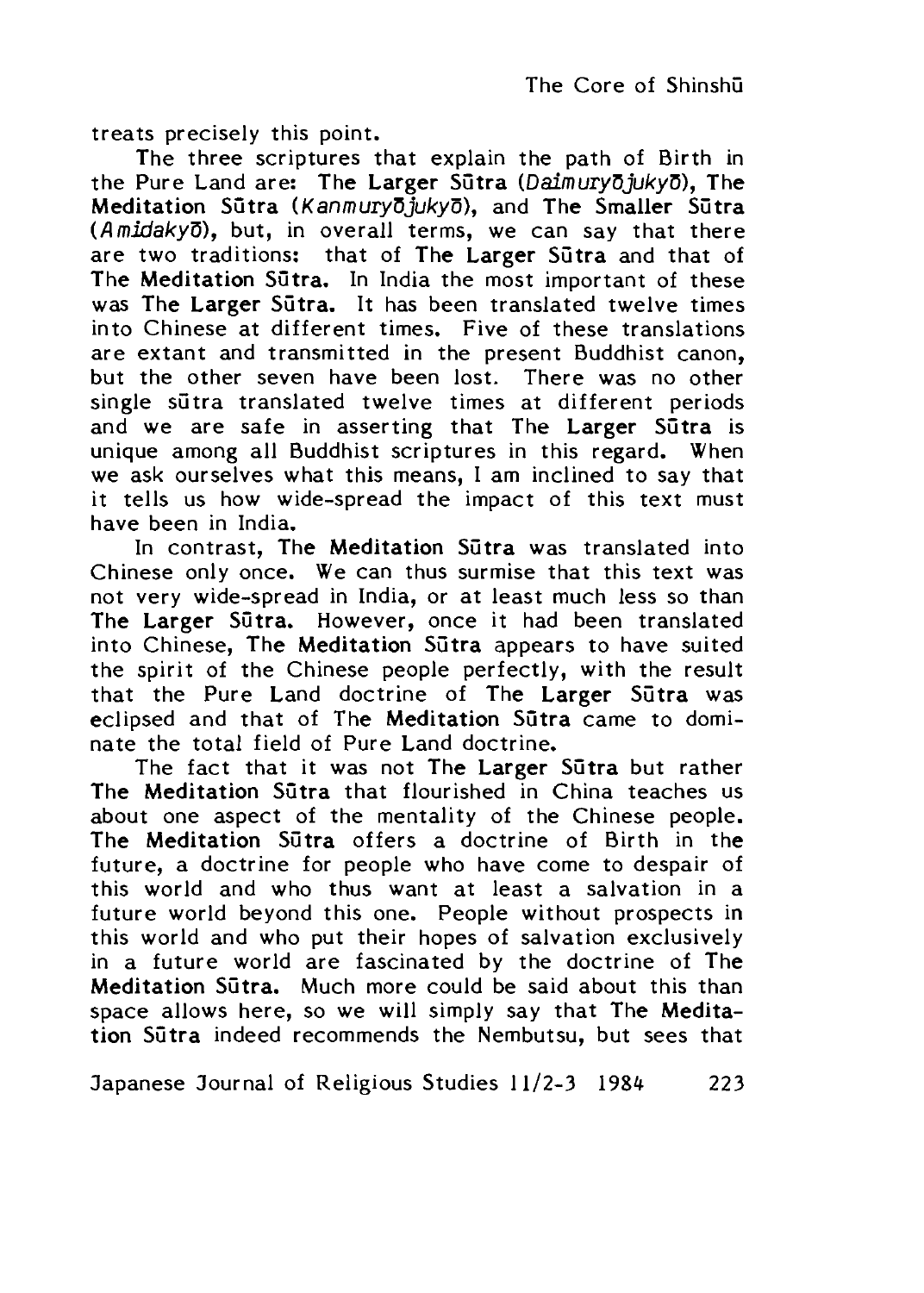Nembutsu only as a means for a future Birth. The Nembutsu itself is not the objective. The passage on the "lowest of the low," which promises Birth in the Pure Land to people of the lowest birth of the lowest grade, is in fact the most important part of The Meditation Sutra, for it is regarded as showing the ultimate meaning of the Eighteenth Vow of The Larger Sutra. It is precisely this passage that explains ( the benefit of the Primal Vow of Birth by Nembutsu pre-| cisely in connection with the religious disposition of the subject at the moment of death.

A man who during his whole life did nothing but evil and did not have the slightest thought for Buddha or Dharma now falls seriously ill and sees the end of his life come near without prospect of recovery. Now for the first time he looks back on his life and is gripped by the fear of death. Strangly enough, or perhaps as the fruit of good  $karma$  of former lives, at this precise moment a good teacher makes his appearance and starts talking about the | Primal Vow of the Buddha. But this talk does not get | through because in his life this man had never listened to such talk and was thus not ready to hear, especially since he is now too sick to understand things. Thereupon the I teacher changes his tactics and turns from the method of  $\lceil$  mindfulness of the Primal Vow to that of simply reciting the Nembutsu. He proposes to say the Nembutsu in unison with the sick man and teaches him the method of reciting Amida's name ten times. At that moment the man, in fear of sickness and death, finally responds and, together with the teacher, recites the Nembutsu ten times in one breath. At the moment the recitation ends the patient quietly stops I breathing and felicitiously obtains Birth in the Pure Land. | I This in short is the content of the passage on the lowest of | I the low in The Meditation Sutra.

In China it was precisely this passage that was taken  $\mu$  to represent the ultimate meaning of the Eighteenth Vow. A reading of the text on this Eighteenth Vow does not find anything about either ordinary life or about the moment of death, but this passage on the lowest of the low narrowed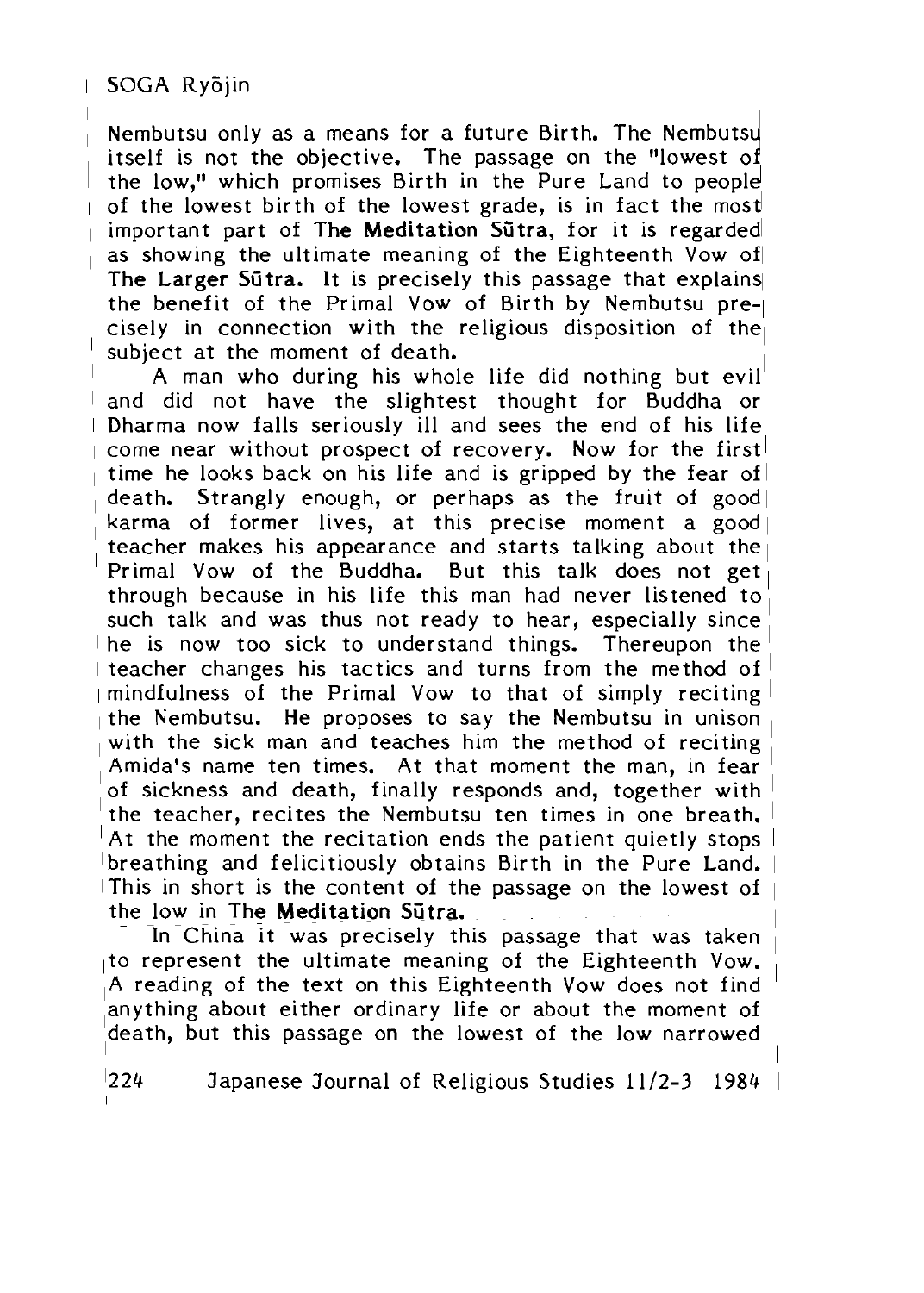down the receptivity of sentient beings, of which the Primal Vow speaks, to that of the hour of death. Furthermore, while the Primal Vow expounds the threefold faith as the three minds of the sincerity, entrusting, and desire for Birth in the Pure Land, the passage on the lowest of the low speaks only of sincerity, thus encompassing all three in this one and skipping the important points of entrusting and desire for Birth. Moreover, the text of the Eighteenth Vow has the phrase "up to ten times," where the meaning includes a broad range from devoting one's whole life to the Nembutsu to saying it only once. But the passage on the lowest of the low says only "managing ten times." The sentence "managing ten times without permitting the voice to stop" means to complete the recitation of the Nembutsu ten times in natural succession in one breath.

Thus in the passage on the lowest of the low in The Meditation Sutra, the Eighteenth Vow in indeed reduced to merely one breath, one respiration of a human being. This is not without meaning, if one reflects that, when all is said and done, a human being's life hands by a single breath, and the truth of one's life lies in his breath. It can thus be thought that The Meditation Sutra teaches the recitation of the Nembutsu ten times with one's last breath, thus opening our eyes to this central fact of human life. Its true meaning must then lie in the point that thereupon the human being blessedly obtains Birth in the Pure Land,

When looked at in this way The Meditation Sutra can be considered to be an extremely felicitous doctrine that distills the central meaning of the Primal Vow in this one point. However, when we reflect quietly on this passage on the lowest of the low, we may remark that the concrete example there proposed, while not an impossibility, is an extreme exception. Indeed, this passage takes this very rare happening, a case not easily encountered, and presents it as if it were happening all the time. The art and skill of the passage on the lowest of the low consists in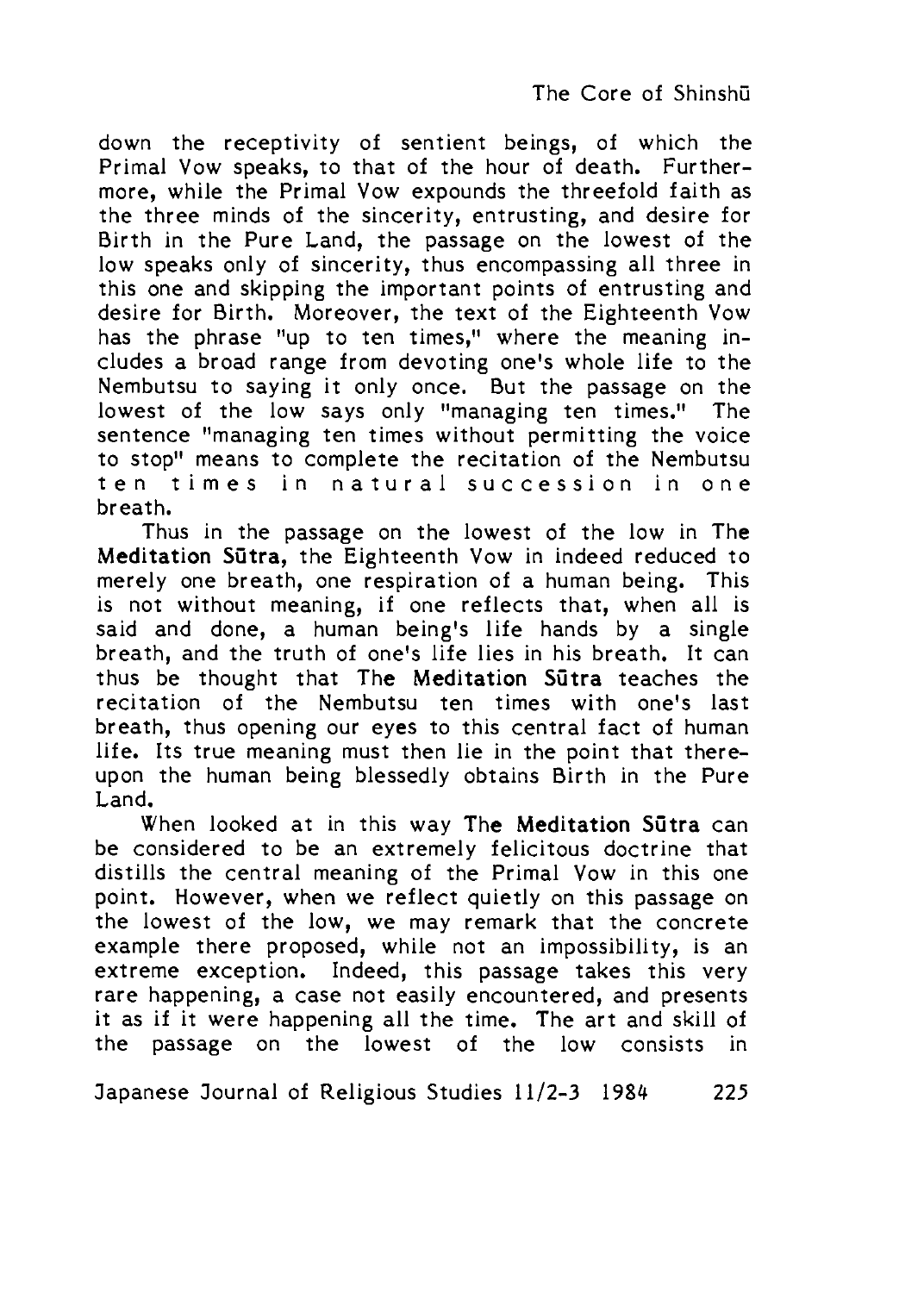manifesting the benefits of the Buddha through a very special and rare example. It thereby succeeds in eliciting in us an especially warm feeling. But it remains true that it is a special path that cannot be walked in general by all people. I think that we have to open our eyes to this fact.

The Larger Sutra offers a detailed explanation of the root and branches of the arising of the Buddha's Primal Vow. The text on the fulfillment of the Primal Vow presents the six-character name, Na-mu-A-mi-da-Butsu, as the all-encompassing reality and from a different perspective speaks of the arising of the Buddha's Vow, explaining carefully how the Tathagata's Pure Land is the root and the Birth of sentient beings there are the branches. This is mainstream Pure Land Buddhism. Over against this main current, The Meditation Sutra represents nothing more than one particular tributary. Seen from the main stream of the great reality of the Primal Vow, the view that takes as its core the stroke of luck whereby one attains realization at the moment of death is simply a particular side channel, used as a pedagogical accomodation or a compassionate method. It is however a feature of the Chinese Pure Land tradition that the tributary thrived enormously, while the main stream dried up. It is this Pure Land tradition that flowed into Japan and took form in Genshin's Ojovoshu. (Essentials for Attaining Birth). But, with the writing of Honen's Senjakushu, a great turn-about in this tradition was brought about. With Honen stimulating from the outside and our founder Shinran responding from inside, an end was put to the thinking of The Meditation Sutra and a return made to the thinking of the original Larger Sutra. Herein lies the significance of the Shin sect of Pure Land Buddhism.

As I have already been saying, the Shin sect of Pure Land is the teaching of the text on the fulfillment of the Primal Vow which proclaims that "all who, upon hearing his Name, rejoice in faith and recite the Name of the Buddha mindfully, be it only once . . . shall attain Birth." and which thus takes the Name, Namu Amida Buddha, as the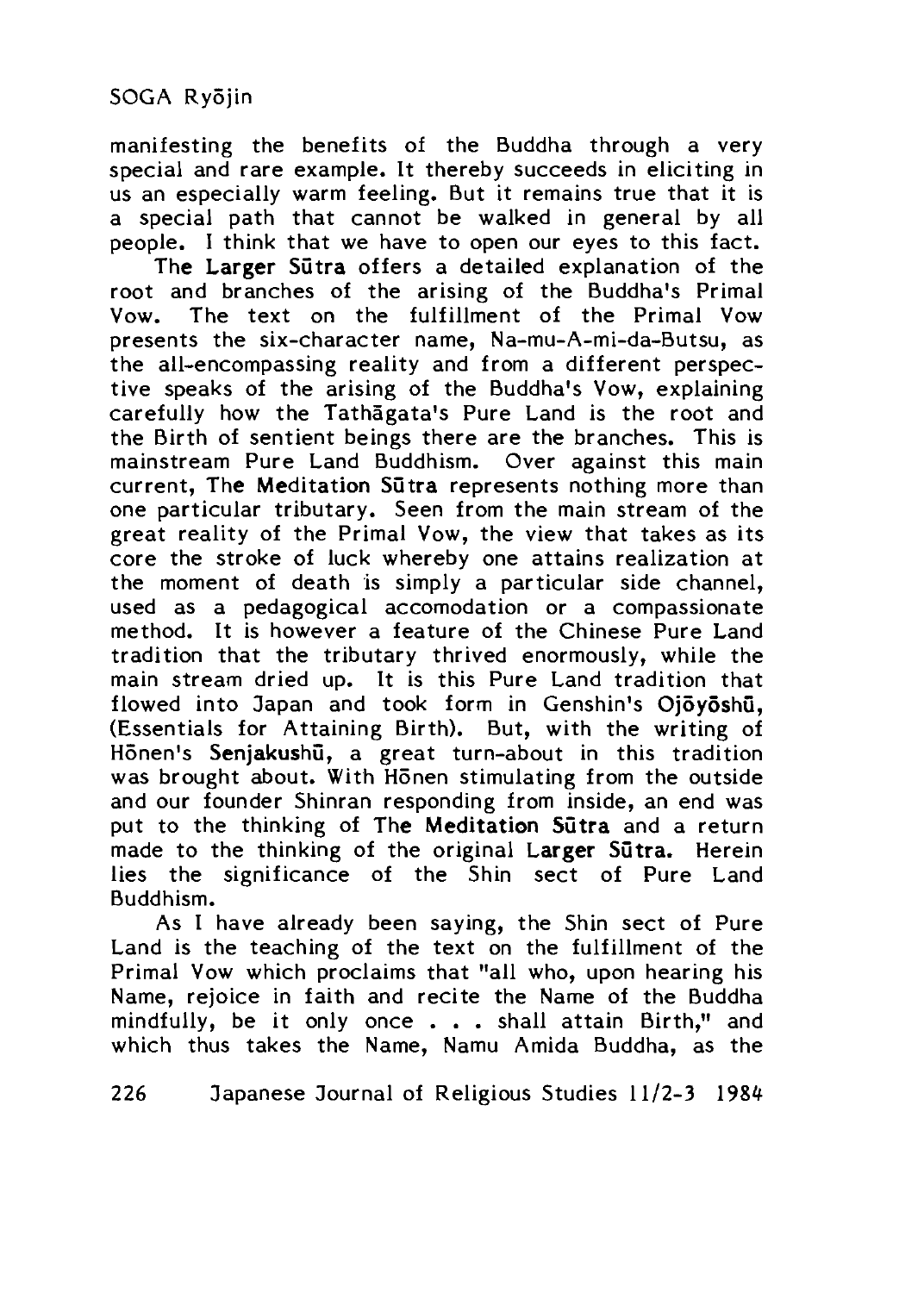essence of all praxis, for it is by the turning over of its power that we receive the grace of faith of a once-andfor-all abandonment being opened up and fulfilled in us. At the point of this once-and-for-all abandonment and through its power, there takes place a turn-about in the heart's orientation, a mighty shift in our religious receptivity (ki).

It was to this reality that our founder Shinran's eyes were opened through the reading of the text on the fulfillment of the Vow. Up to that time for Shinran, "faith in Other Power" simply meant a faith whereby one believed in the doctrine of Birth in the Pure Land by Nembutsu, the Vow of Other Power. It had no other meaning than taking the Dharma power of Nembutsu of Other Power as the content believed, the object towards which the practitioner turns his merits and desires. In Shinran, however, it becomes something that can truly be called "faith of Other Power" in the real meaning, i.e., faith given by Other Power *(tariki eko no shinjin)*, for it is a faith that does not simply have Other Power as its object, but that is itself bestowed by the Other Power. This faith turned towards us by the power of the Primal Vow, transferred to us by the Tathagata, was discovered for the first time in the text on the fulfillment of the Primal Vow by Shinran. He then grasped the gift of the Tathagata *(Nyorai no ekd)* in the words, "turning over the sincere mind," and again in the two characters, Na-mu, of the phrase Namu Amida Butsu. Of course as a gift of the Tathagata, it can be bestowed only by the Tathagata and as sentient beings we can only receive it. However, the fact that we receive it does not mean that on our side there is any right or capability. Therefore, by the emphatic description of the bestowing of the sincere mind of the Tathagata through the power of the Primal Vow, we are clearly taught the nullity of our own capabilities. Only then does it become a true "receiving from Amida." It is only after rejecting the transference of self-power that one can begin to trust in the gift of Other Power. Everything is received from the Buddha. On our side, there is nothing but the state of "being given"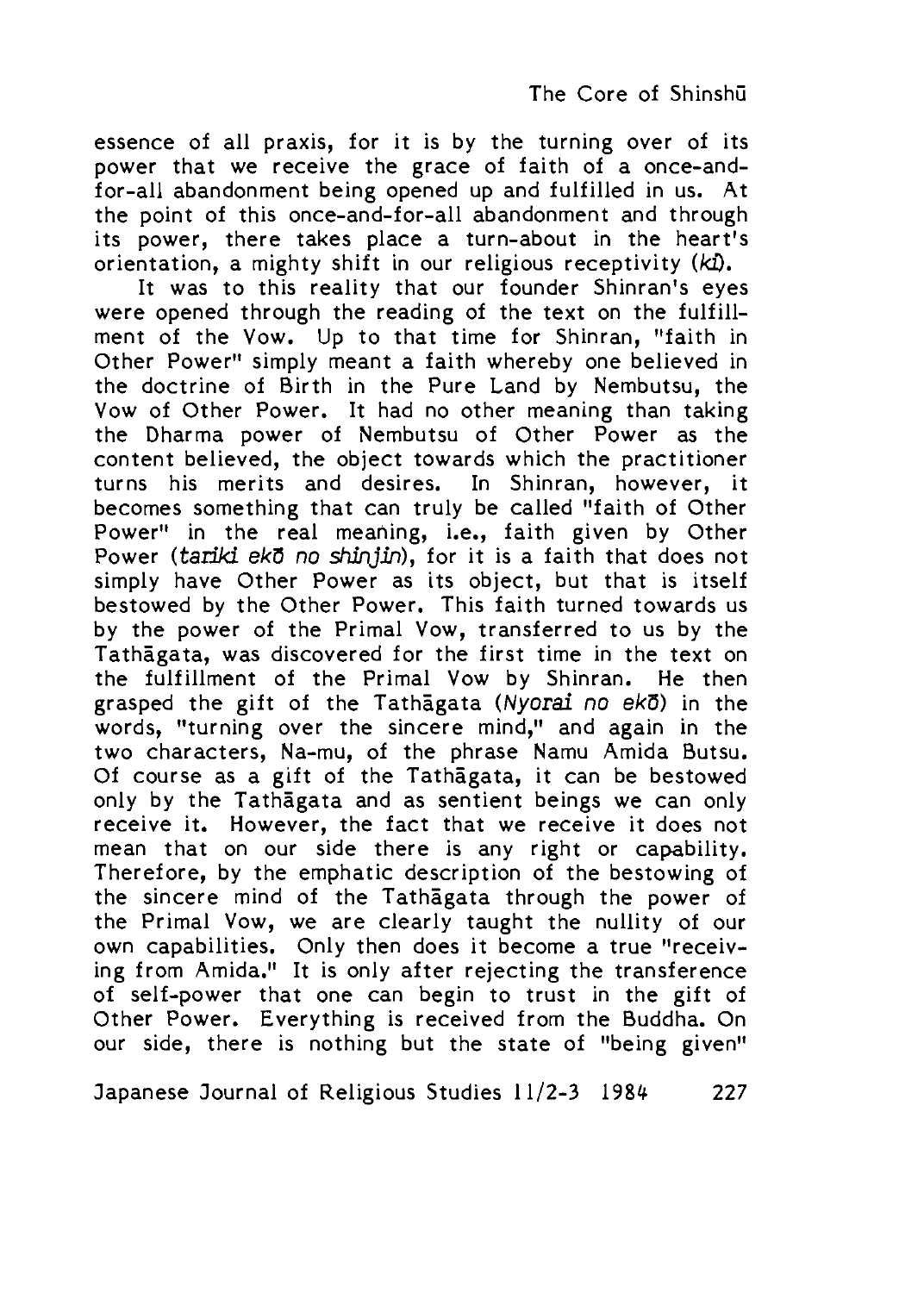through the compassion of the Buddha.

All this is correct, but, from another angle, we can say that the nullity of our self-power is made known to us upon receiving the Other Power. We then receive for the first time the insight that we had for a long time been considering ourselves worthy of receiving Other Power, although in fact we were not worhty at all. That is really a radical turn-about, which is called a conversion (tennyū). or more precisely, a conversion through the three Vows *(ssngan tennyu)•* In the text on the fulfillment of the Vow, the great fact of non-retrogression in this life is realized at the point of this turn-about.

In the patriarch of Pure Land Buddhism, Shan-tao, we find different interpretations of the "mind that establishes the Vow of transference.1' The first is a transference by self-power, technically called "turning the cause toward the effect." This means that one turns all the causal practices, secular and sacred, toward the effect of Birth in the Pure Land. Here one thinks of turning all the "roots of goodness," not only those cultivated by oneself but also those cultivated by all sentient beings, toward Birth in the Pure Land. One gathers in empathy all that wears the name "good," not only of the present age but also of the past and future and directs it all toward one's own awakening and Birth. This is the first interpretation and corresponds to what is usually termed the transference of self-power. The second interpretation is technically called "turning one's thought toward the path." This consists in turning about and rejecting all self-power, deliberation, and discrimination, all the calculating included in "turning the cause toward the effect" in order to make everything turn toward the Great Path of the Tathagata's Primal Vow. This is the transference of Other Power. For this Shinran read the four characters, shi-shin e-ko (sincere mind transference) to mean: He deigns to transfer merit into the sincere mind. Out of his true Vow-mind, the Tathagata deigns to give to us the true Name. When the sutra speaks of a directly attained Birth and non-retrogression in the words,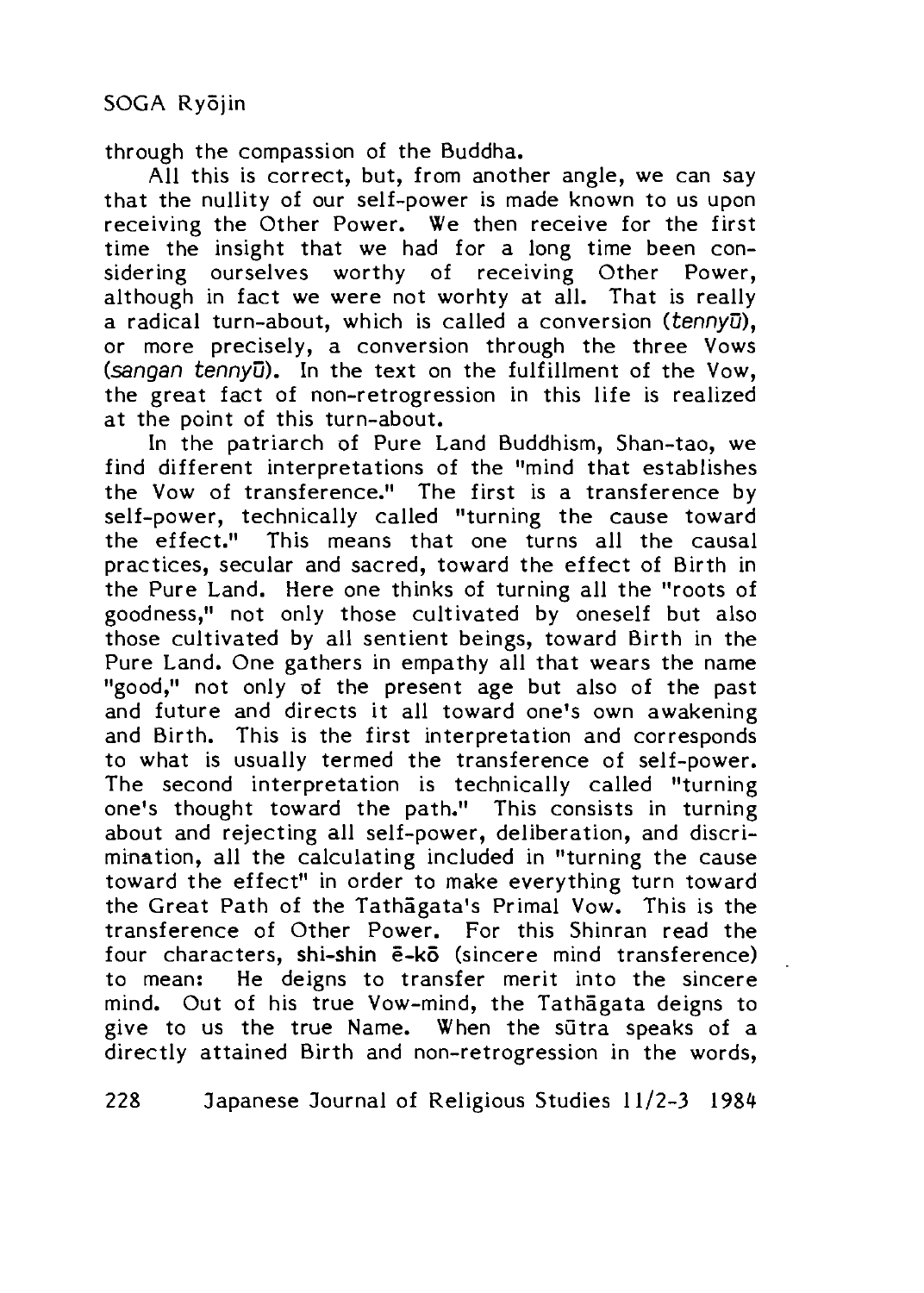"He who desires to be born in this Land immediately attains Birth and abides in the state of non-retrogression," Shinran conceives of a great inner turn-about in the Tathagata\*s heart, which he then calls the mind of transfering merit surpassing all conceptual understanding. And at the words, "rejoicing in faith upon hearing his Name," he saw with his inner eye the inconceivable reality of the transference of the sincere mind. At that time the reality called "faith of the transference of Other Power" was established for the first time. Before Shinran there was only faith that believed in Other Power. This is the case even with H5nen. But with our founder the faith of the transference of Other Power was disclosed and this came about through the text of the fulfillment of the Primal Vow.

From that point on the idea of Birth in the midst of everyday life and of non-retrogression in the present life first became possible. With mere faith that believes in Other Power one cannot but fall into the idea of a realization at the moment of death. Only through the mighty experience of a great awakening, namely the faith of the transference of other Power, may one attain to the true faith of a once-and-for-all abandonment and obtain in supreme cessation the benefit of non-retrogression in the present life. With this there is a full attesting to the fulfillment of the Primal Vow,

When we turn again to the Primal Vow, we find the words: "[believing with] sincerity, joyful entrusting, and desiring for Birth in my Land." It is in this "desire for Birth in my Land" that the Tathagata's transference-mind appears and that conversion through the three Vows occurs with the abandonment of self. In other words, Shinran grasped that the hinge of the conversion of the three vows is situated at that point. There the principle of Birth in everyday life became clear. In the Shin sect of Pure Land there has been talk of conversion through the three Vows from very early times, but one then mostly thinks of the Eighteenth, Nineteenth, and Twentieth vows as of separate and mutually independent entities. If one regards these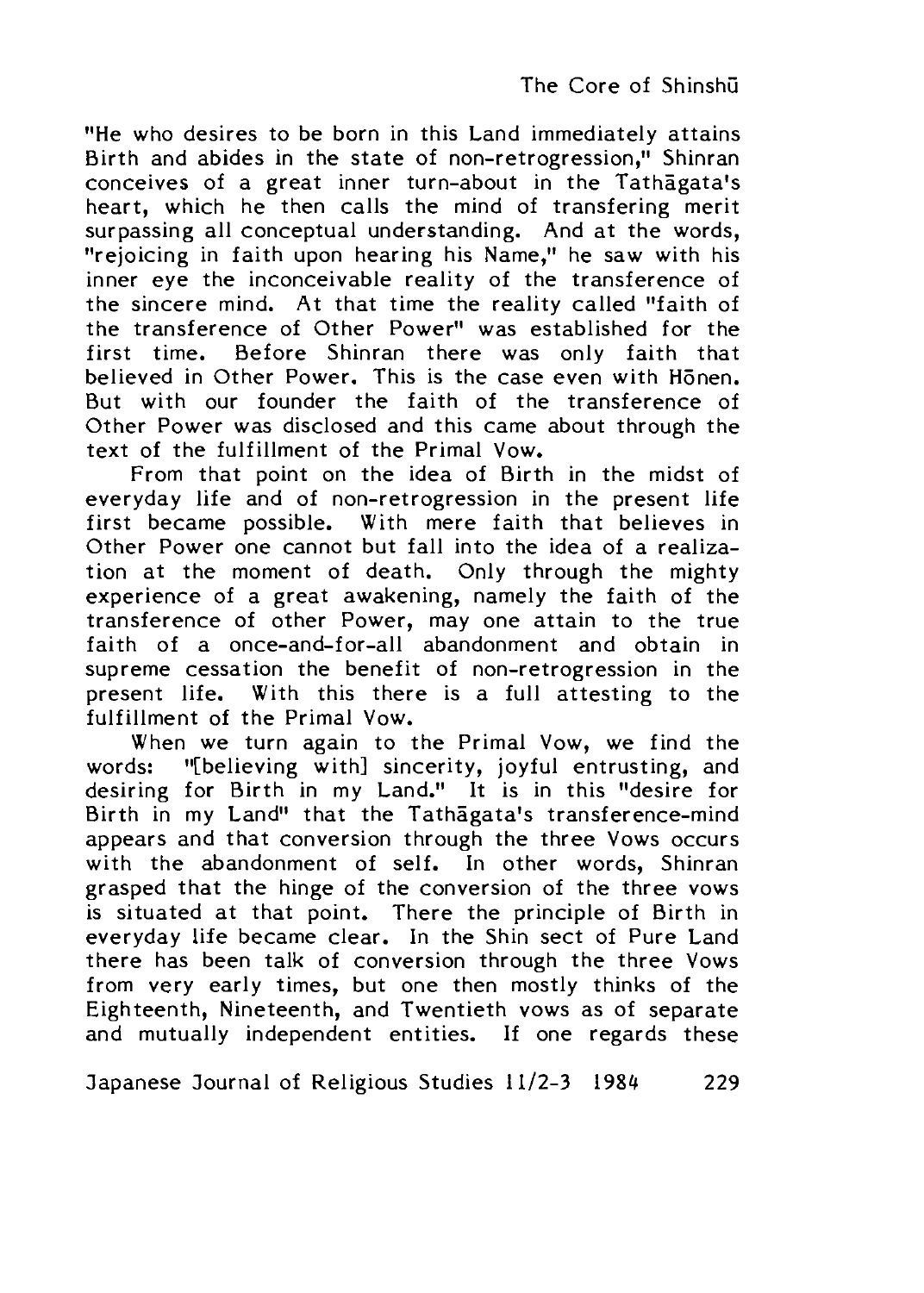Vows as separate entities, however, then a true conversion through these three Vows will not occur. When asked where the Primal Vow attests to itself, the answer can only be that it is at the point of "the desire for Birth in my Land." Therefore, while interpreting these words of the Primal Vow in the Kyōgyōshinshō Shinran declares that "the desire for Birth in my Land" signifies the summons whereby the Tathagata calls out to all sentient beings inviting them to His Land.

Many people say that this summons by the Tathagata is the Dharma teaching, but more precisely this summons is the true awareness of our religious receptivity  $(ki)$ . It is the principle of self-confirmation of true entrusting faith. It is in this self-confirmation in "the desire for Birth in my Land" that the two compassionate means-Vows, i.e., the Nineteenth and the Twentieth, are enfolded. When we further inquire where the Eighteenth Vow itself came from. we must again say that it is enfolded within its own "desire for Birth in my Land." This desire constitutes its core, for the fact that the Eighteenth Vow's faith of sincere mind and entrusting is true, entrusting faith is confirmed by this desire for Birth. With sincerity and entrusting faith alone one does not yet have true sincerity and entrusting. Through a further interiorization of entrusting faith "the desire for Birth in my Land" appeared. In other words, in Namu Amida Butsu one discovers the sincerity of the Tathagata, in this sincerity one discovers entrusting, and in this entrusting one discovers "the desire for Birth." The desire for Birth is the core of entrusting faith.

Our predecessors did not know what to do with this thing called "desire for Birth," For them the mere mention of a desire for Birth smacked of self-power. With their mouths they strongly professed that the desire for Birth of the Eighteenth Vow is a desire of Other Power, but in their hearts they believed it to be self-power. As a result, they took great pains over it, turning the world in all directions, thinking: "It would have been better if the word had not been there, but we cannot very well suppress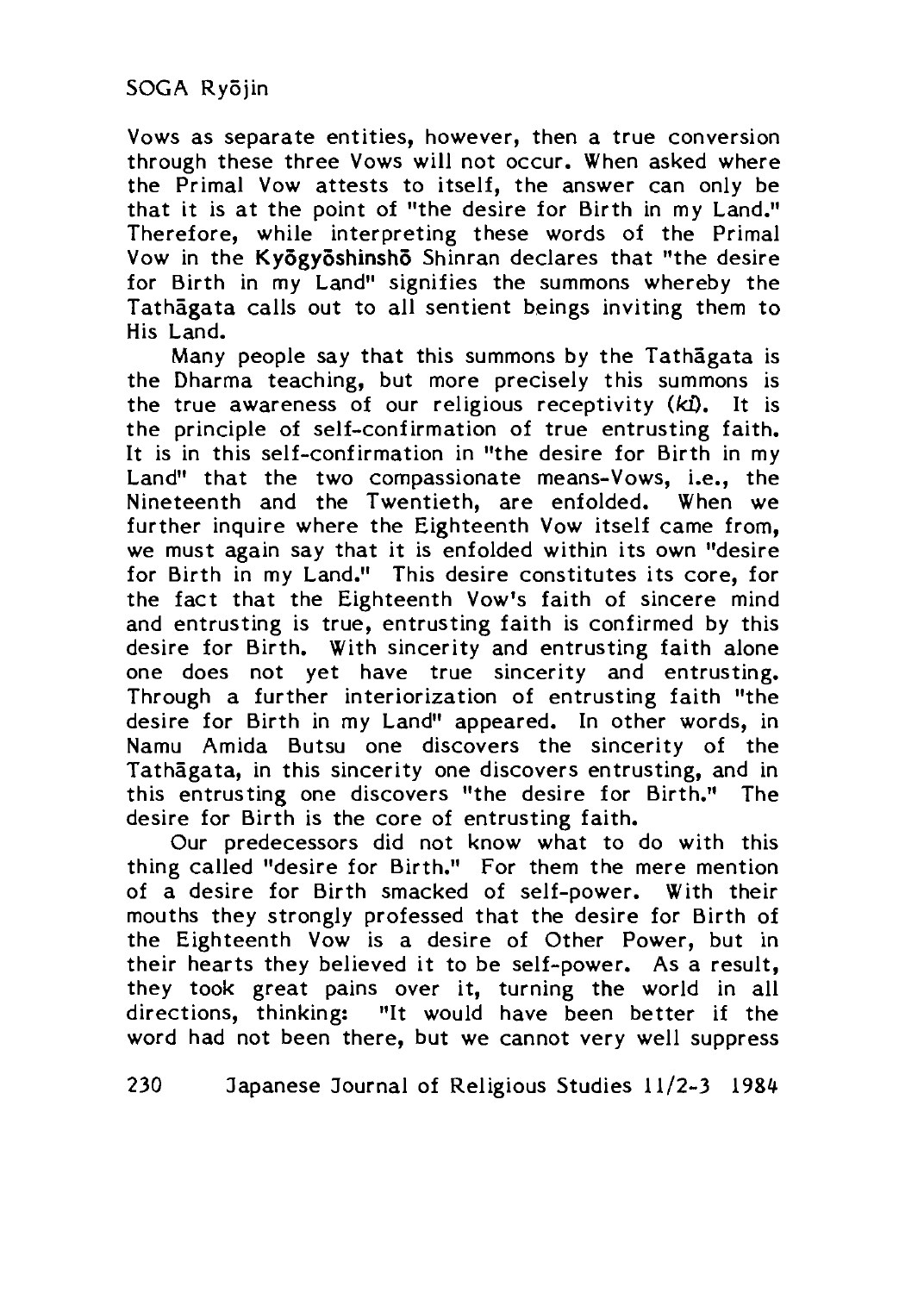it since it is obviously there in the Vow, so let us try to make it not touch any sore spots.  $\ldots$  " Because for them the desire for Birth had the smell of self-power, they were inclined to think that it was characteristic of the Nineteenth and Twentieth Vows. At the same time, however, they seem to have been inclined to look for a special meaning in these words, for, since they were found in the middle of the Eighteenth Vow, they could not very well refer to a desire for Birth in an ordinary sense. I think that here they made a fundamental mistake.

"The desire for Birth in my Land" is the core of joyful entrusting and sincerity, and the center of true entrusting faith is "the desire for Birth in my Land." When our founder Shinran speaks of the summons whereby the Tathagata invites all sentient beings, when he speaks of entrusting faith as being the entrusting faith of the transference of the Tathagata, he had to confirm this by indicating that this faith enfolds in itself the desire for Birth. In other words, one speaks of believing in Other Power, but, if there is no desire for Birth, this faith means only that one believes in one's heart that it is Other Power, and this act of believing has only a subjective significance. It is only by the desire for Birth that it can be confirmed that it is an objective reality. "The desire for Birth in my Land" of the Eighteenth Vow confirms within that Vow that the faith which believes in Other Power is the faith of the transference of Other Power, or that entrusting faith as active believing is transferred by Other Power. Outwardly it enfolds within itself the Nineteenth and Twentieth Vows, negating thereby the behavior of the self-power transference of these two vows.

In a word, "the desire for Birth in my Land" is the element that rejects the self-power transference and instead enfolds within itself the entrusting faith of Other Power. From there we can understand how this desire for Birth of the Eighteenth Vow is extremely important and deeply significant. But precisely because it is so important it may look forbidding. For this reason some have done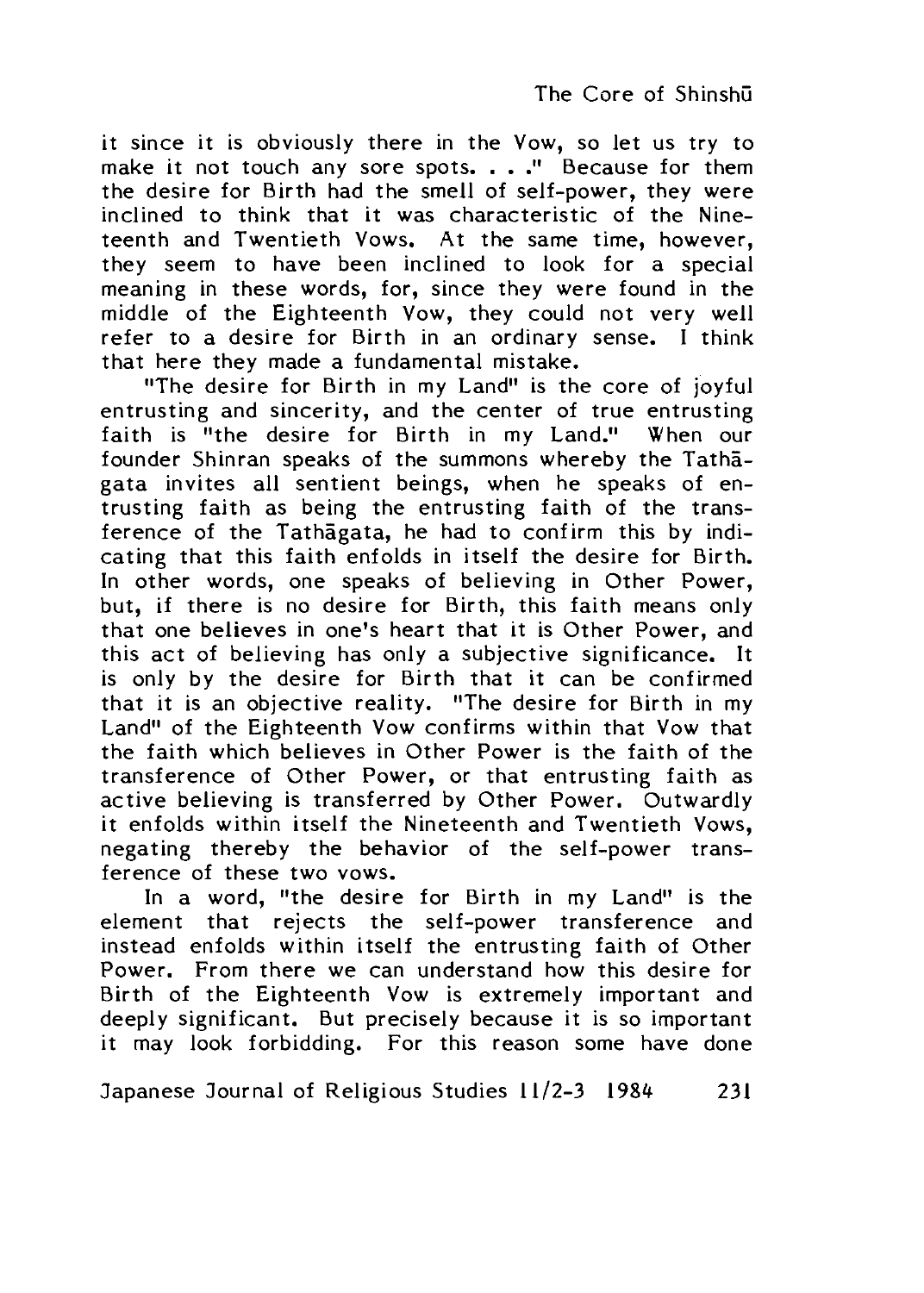their best not to touch it. If the true teaching of Shin Buddhism does not succeed in manifesting itself, the root of that illness must lie here.

Desire for Birth in Pure Land must mean something like awaiting the coming of the Pure Land, for it also corresponds to what is called "the sequel to entrusting faith." At least this is what some people say. They explain the the word "desire" in the phrase "desire for Birth" as really meaning "to make up one's mind" and thus the sentence could read: nto resolve to be born in the Pure Land.'1 For these people, a desire for Birth would mean that one always and ever is thinking of the Pure Land and awaiting its coming. But this is not so. The word means to truly awaken to the real aspect of the self, to the self that is strangled by its blind attachment to self-power. This is the meaning of the Tathagata's inviting call, for it is a call to awakening. It calls out to all sentient beings to truly awaken to the fact that their self is led astray by selfpower illusions and is ineffective and powerless. Amida's call awakens us to our sin of not knowing our ignorance precisely because of that ignorance.

"The desire for Birth in my Land" is the call of the Tathagata, whereby he invites us sentient beings and truly awakens us from the illusions and wrong ideas that we have long entertained. This calling voice of the Tathagata is not itself the Dharma  $(h\overline{o})$ . The fact that "the desire for Birth in my Land" is the calling voice of the Tathagata means that the self has a basic receptivity for teaching *(sho-kJ).* But [the desire for Birth] is a receptivity *(ki)* within that receptivity (ki). Sincerity is Dharma (ho), while entrusting is the receptivity *(ki)* [for salvation] from within that Dharma (ho). Desire for Birth is yet another receptivity (kd) from within that receptivity  $(ki)$ . It is this meaning that Shinran tries to convey in symbolic language when he speaks of the summons whereby the Tathagata calls and invites all sentient beings. It is therefore a self-awareness whereby one is aware and attests that it is truly a faith of transference of Other Power which rejects the illusions of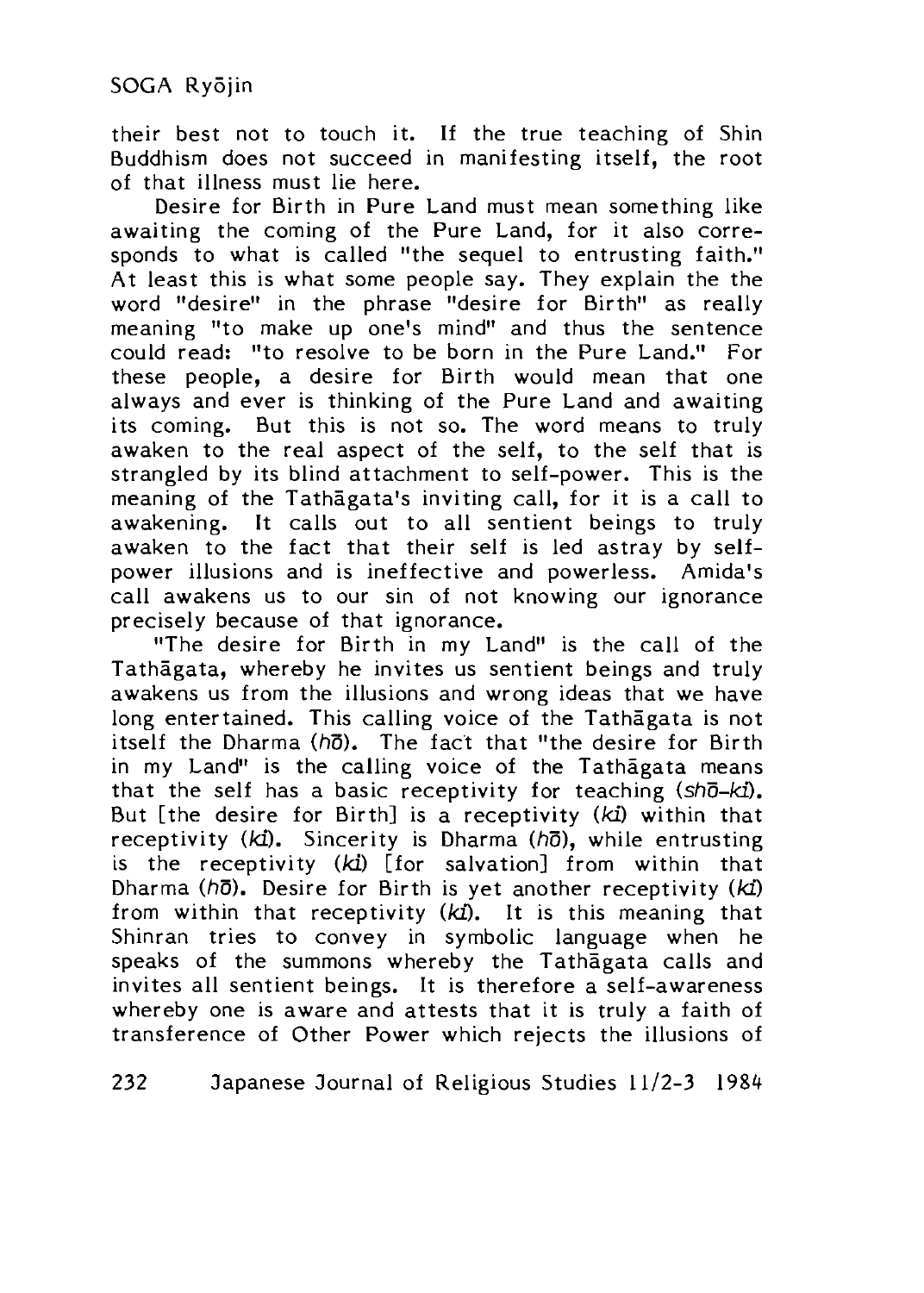self-power. "The desire for Birth in my Land" is precisely the principle of the awareness that Other Power faith is to be found in the rejection of self-power and that a once-and-for-all abandonment is the important thing. Of such great importance is the desire for birth that it can be called the center and heart of entrusting faith.

With this desire as the principle, the Eighteenth Vow arose and therein Amida Buddha took on concrete form. In other words, Namu Amida Butsu is the concretization of "the desire for Birth in my Land;" and that is the Eighteenth Vow.

Faith, which has such an important and deep meaning for us, is not simply believing a doctrine. It is a question of the unity of the Dharma and human receptivity *(fdhdittai*) and this unity is precisely situated in "the desire for Birth in my Land." There is a parable about the two streams by Shan-tao, which can be found in his commentary on the passage from The Meditation Sutra about the "mind that establishes the Vow of transference." When we look for this same mind in the Primal Vow, we find it in "the desire for Birth in my Land." which is the Tathagata's mind of transference. Amida's heart. It is because we are not really awake to the mind of desire for Birth that we are attached to self-power and it is by truly awakening to the Tathagata's mind of desire for Birth that we come to rue our transference of self-power. Through this mind we realize the diamond-like mind of a faith that is absolutely determined and impervious to the siren songs of deviating theories and opinions, of variant interpretations and practices. Through it, Birth in the midst of everyday life becomes possible and the true faith of Other Power is born. Through it, we come to know the ground of Namu Amida Butsu. In it, we touch on the Tathagata's heart together with our own living self.

The mind of desire for Birth is the mind of transference, In it, for the first time, the meaning of the Primal Vow becomes clear. By it, the transference of merit, outgoing as well as returning (050-gens0), comes about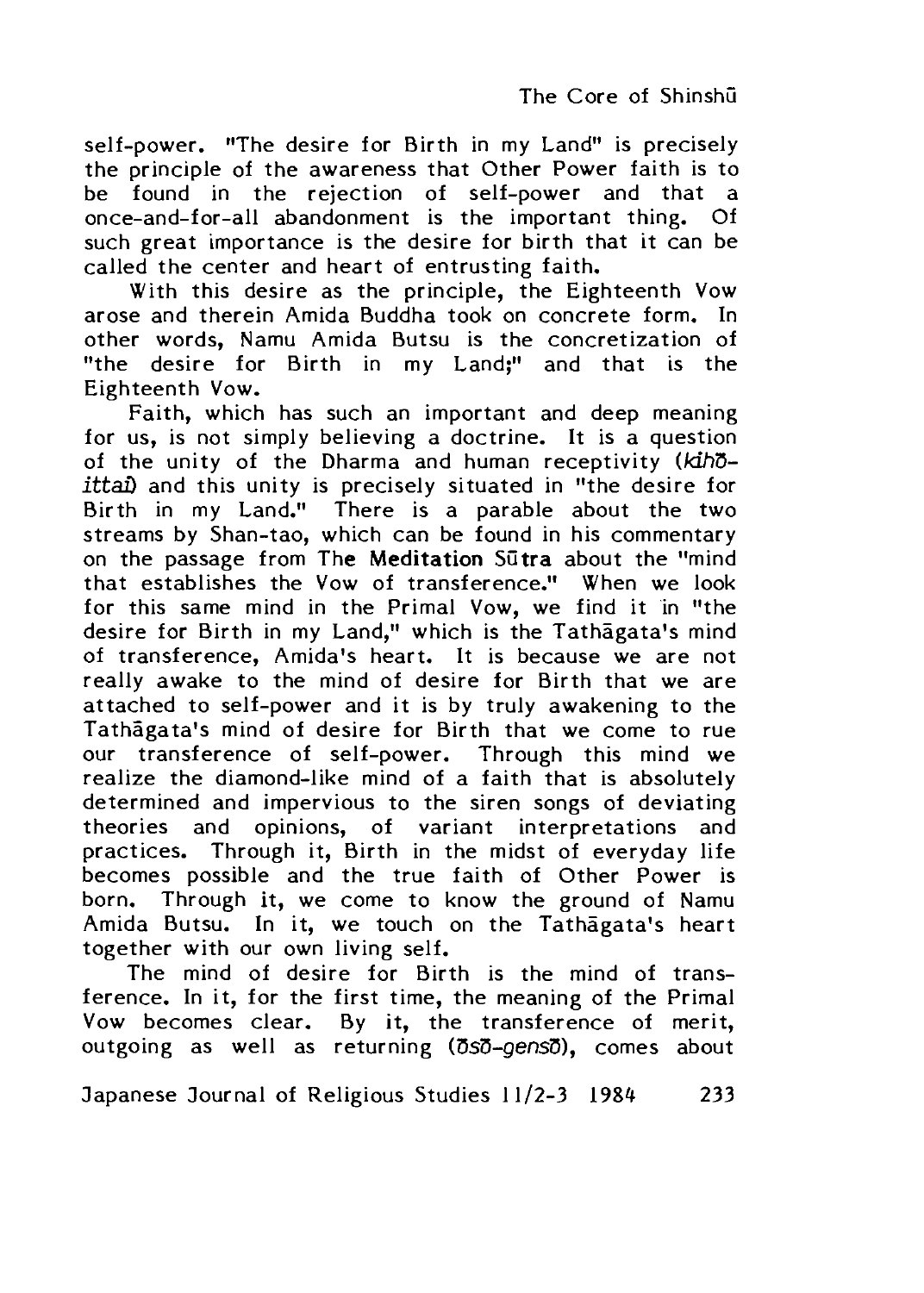# SOGA Ry5jin

together with my Birth and Awakening. Through it, our salvation in this life is brought to awareness and our future Awakening is assured. All this takes place because the mind of desire for Birth is truly the principle of the saving activity of the Tathagata and, at the same time, the principle whereby this salvation confirms itself to us. Thus the mind of desire for Birth testifies to the truth of the Tathagata, or better, this mind is the fundamental principle for the distinguishing of truth and means, truth and falsehood, reality and illusion. It is at the point of the desire for birth that we receive the Buddha's wisdom. At that point there is not the least uncertainty about the way we ourselves have to go, with the result that we are also able to guide others. Moreover, the direction the country and even the world should follow is shown there. Without it we do not know where we are going. It is "the desire for Birth in my Land" that sheds light on the spot on which we stand as well as on the path that lies before us.

But, as was said above, for a long time people did not know what to think about this important principle. They had the impression that "entrusting faith" was infinitely pure, but that "desire for Birth" gave off a smell of selfpower and was the hotbed for deviating opinions. But deviating opinions came about because they did not understand the real meaning of desire for Birth. Thus from of old the desire for Birth has been feared. For me, however, the desire for Birth illuminates everything, be it the Nembutsu, the Primal Vow, Faith, the Great Practice, or Birth in the Pure Land, and The Larger Sutra from beginning to end enfolds the inner reality of the desire for Birth in the Pure Land. It is The Larger Sutra which discloses the pure inner meaning of this desire as Namu Amida Butsu. For me, it is The Meditation Sutra and The Smaller [Amida] Sutra which describes the outer circumstances of its appearance. The foundation of the Shin sect of Pure Land is "the desire for Birth in my Land." From deep within entrusting faith and sincerity, the Buddha further disclosed the desire for Birth, and precisely therein lies the principle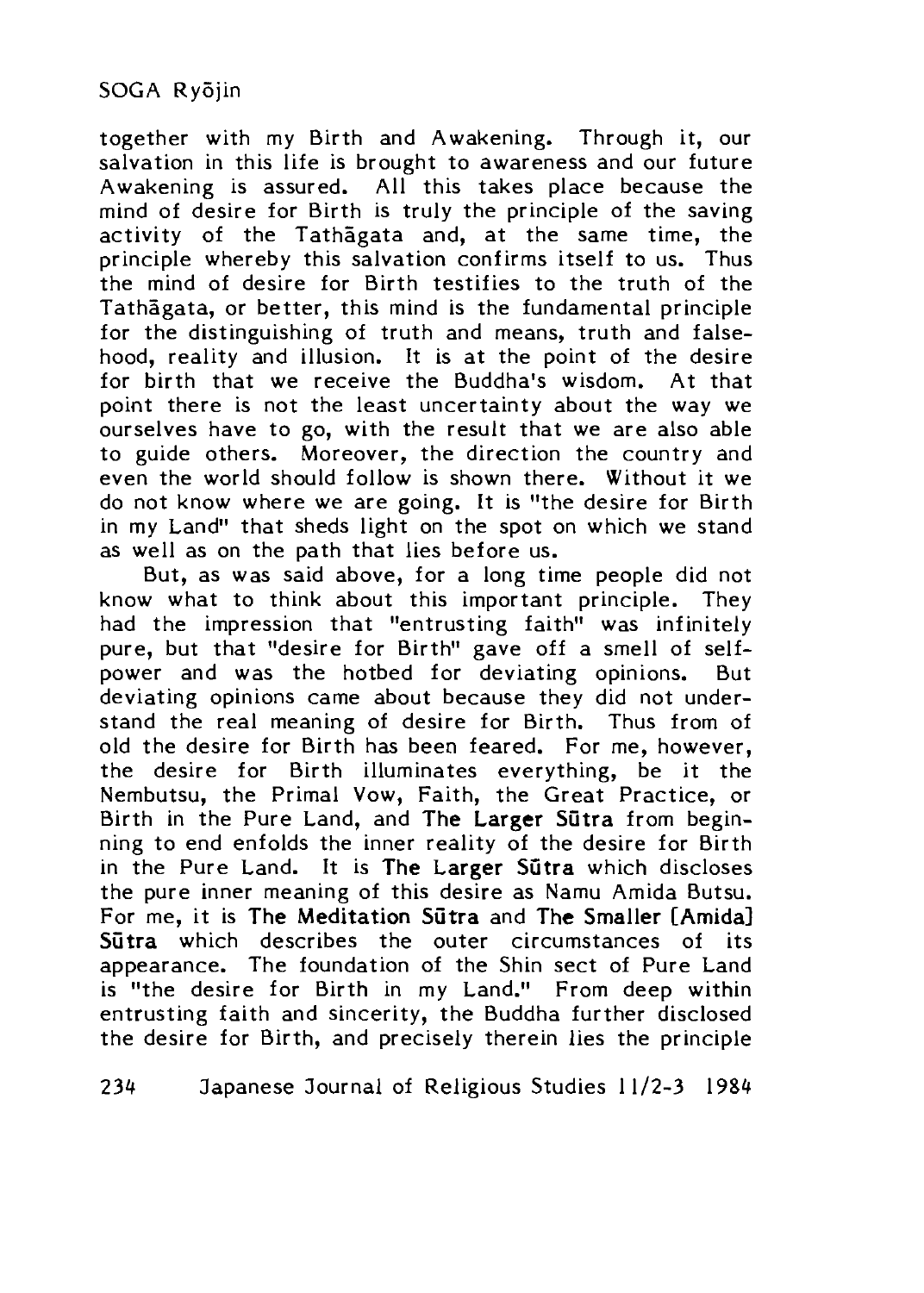of the self-awareness of entrusting faith, the principle wereby entrusting faith becomes conscious of itself and illuminated from within. This was the the Shin sect of Pure Land of our founder Shinran!

It may not be obvious from the expressions used, but it is a fact that people have been trying to build a traditional Shin sect "theology" solely on entrusting faith, while treating the desire for Birth as a peripheral matter. That is not my way. In my "theology" the desire for Birth is not placed over against entrusting faith, for that desire for Birth is disclosed from within entrusting faith. It is only at the point where entrusting faith has so disclosed the desire for Birth that the Shin sect of Pure Land begins,

### II. EXCERPTS FROM LATER CHAPTERS

The Present Truly Assured State is Cessation (pp. 34-37)

The six character name Na-mu A-mi-da Butsu is the principle for Birth in everyday life *•* . . and that is enough, for there is nothing lacking in it. In a once-and-for-all abandonment we dwell in a state of non-retrogression in the present life. One is greatly mistaken if he thinks that this non-retrogression is only half of the benefit of the Primal Vow, that the second half is still on deposit. What we now have would then be half, but the lesser and worthless half. It would only be precious because of that second half, the future unsurpassable cessation. The present half. the truly assured state in the present life, would be low in rank, for it is the second half that would be precious and still in deposit. To think this way is a mistake. . • . On the Path of the Saints it would be correct to think this way, (since on that Path there are different stages and entrances to pass through in order to attain full Buddhahood). However, in the transference of merit of the Primal Vow, with the Nembutsu as its essence, that which is bestowed upon us by the Tathagata is the truly assured state, is cessation. These two are absolutely one. The meaning of the Shin sect of Pure Land is that the truly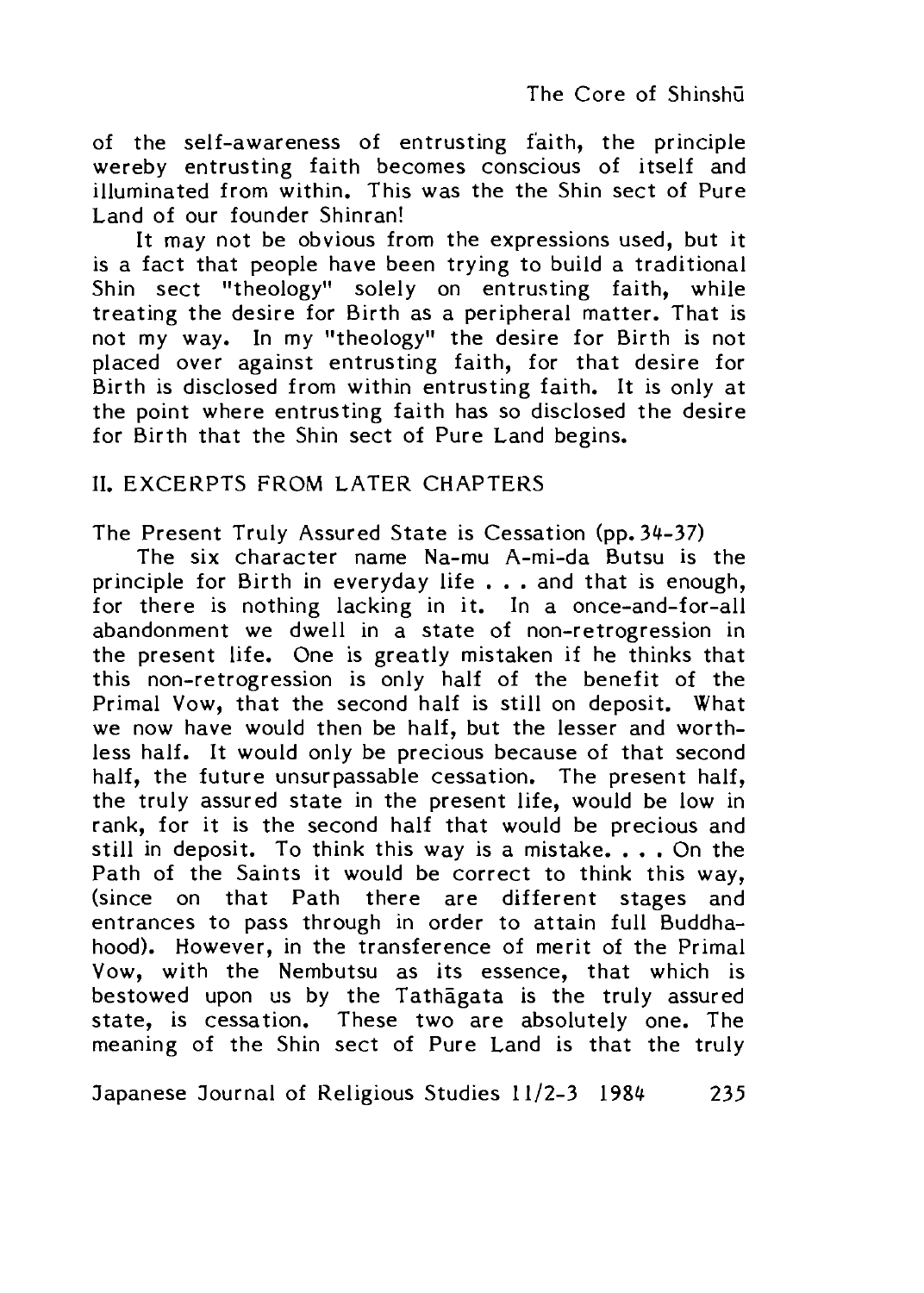## SOGA Ryōjin

assured state and cessation are one and the same. For that reason we can no longer be interested in a cessation in the future. It is true that cessation is the ultimate goal, but the immediate problem is only to attain the truly assured state, for that is sufficient. When one reaches the truly assured state, cessation is at hand. The reality of the truly assured state necessarily contains cessation within itself. There is no cessation apart from the truly assured state, for it is enclosed in that truly assured state. . . . If we attain the truly assured state, cessation will be naturally attained. "They shall certainly reach cessation because they abide in the truly assured state." It was T'an-luan who here clarified the relationship between cessation and the truly assured state by adding the word "because" to the sutra text that reads: "Dwelling in the truly assured state, they shall surely attain cessation."

The Existence and Saving Activity of Amida (pp. 44-50)

When we speak of the Buddha or say that the Buddha deigns to held us, we think of some kind of mysterious activity. In Shinshū we are helped by Amida. Amida deigns to held us. The helping Amida and we that are helped are two distinct realities. That is how it is written in the scriptures. Are then Buddha and we completely separate entities? ... There are many religions that speak of being helped by gods or Buddhas. One relies on or prays to the Buddha, or one addresses his prayers to the gods, and is then helped by gods or Buddhas, What does this really mean? . . . Such a "divine help" is really a mystical idea. Would Buddha's Dharma be something like this? I have the impression that it is necessary for us to rethink this question. By some wondrous power the Buddha would then help each of us. Because the Buddha is such an exalted personage, he can help thousands of people, tens of thousands or more at the same time, something that a mere human could never manage.... When we explain things in this way, we have some kind of understanding, but is this the teaching of the Shin sect of Pure Land ? According to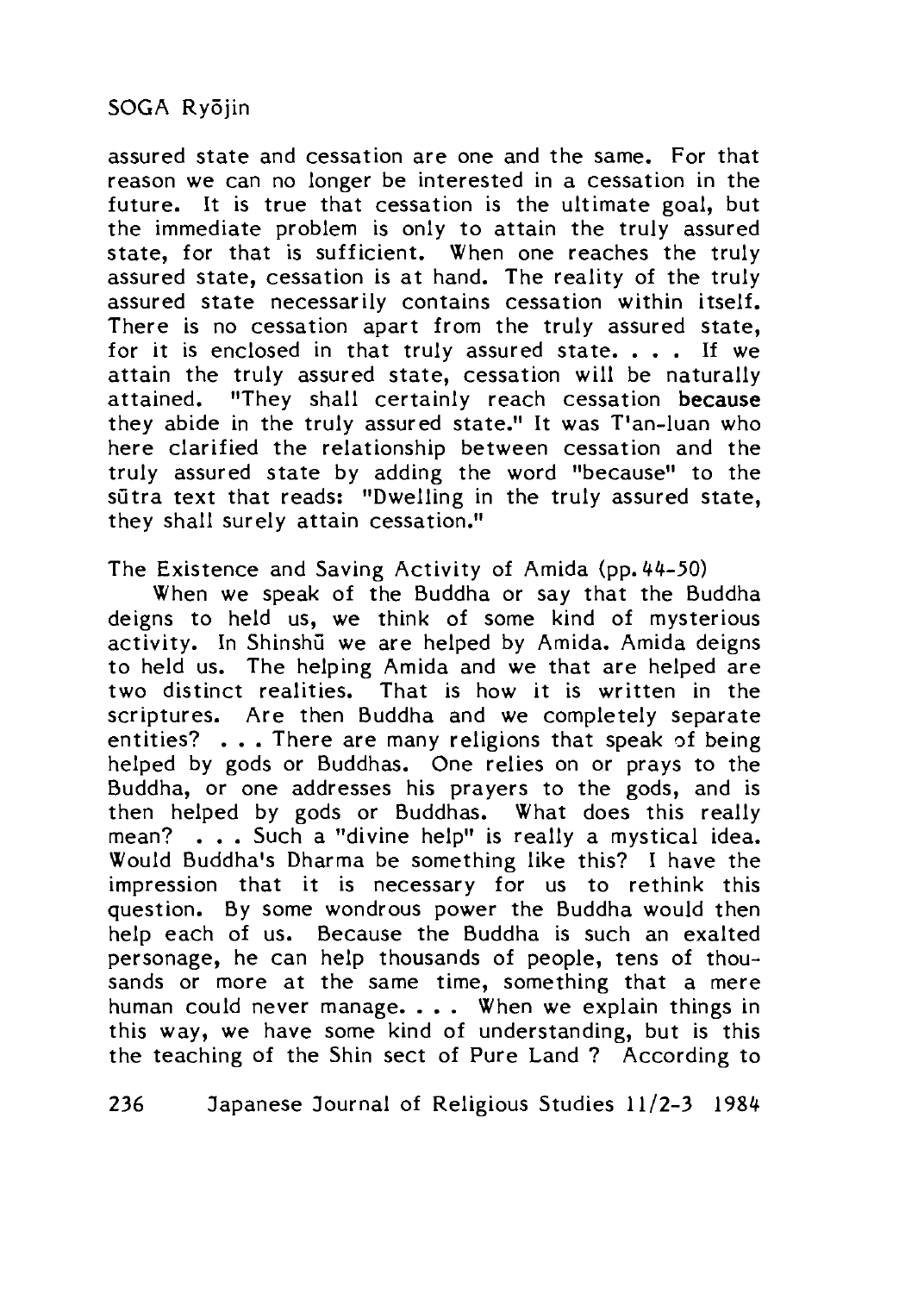the Shin sect the Buddha helps us through the power of the Primal Vow. And since this Primal Vow is being fulfilled, help comes by itself. Because the Buddha fulfilled the power of the Primal Vow in the Namu Amida Butsu, we are helped naturally and without any outward interference. The Buddha fulfills the Dharma whereby one is helped naturally and without anyone's calculation, and in this way He helps, and helps all sentient beings equally. Thus the Buddha does not have a thing to do anymore. May he enjoy his repose!

That is Buddhism. Help in Buddhism means that the helping Dharma is fulfilled, that one is helped by the Primal Vow, by the power of the Dharma of Namu Amida Butsu. It certainly does not mean that sentient beings are helped directly by the Buddha. The Buddha does not help anybody individually. He fulfills the Dharma whereby all can make progress and then says: "From now on it is your own responsibility whether you are helped or not. . . . If you want to be helped, rely on this Dharma teaching. It is no longer my affair." . *•* . Therefore, while the gods of other religions may be busy, the Buddha is not particularly occupied. There is of course the thousand-armed Kannon. The Bodhisattva Kannon-sama may have a thousand arms with which to help sentient beings, but Amida has no need of a thousand arms. Two are quite enough. . . . At the present time the four characters A-mi-da-Butsu are the spiritual power wherein Amida Buddha resides. Apart from this there is no longer any working of the Buddha, for it is sufficient for us to rely upon the Namu Amida Butsu. There is no need to rely on Buddha apart from this Namu Amida Butsu. To go a step further, there is only Namu Amida Butsu and apart from Namu Amida Butsu there is no Buddha. This way of speaking is legitimate. The Buddha is present in these six characters, . . . There is no doubt that in the past there was the human being, Dharmakara Bodhisattva in his stage of cultivating the causes for awakening. But it is permissible to say that in the present that which we call Amida Buddha is the Name, Namu Amida Butsu. Thus Amida Buddha refers only to the Name. Apart from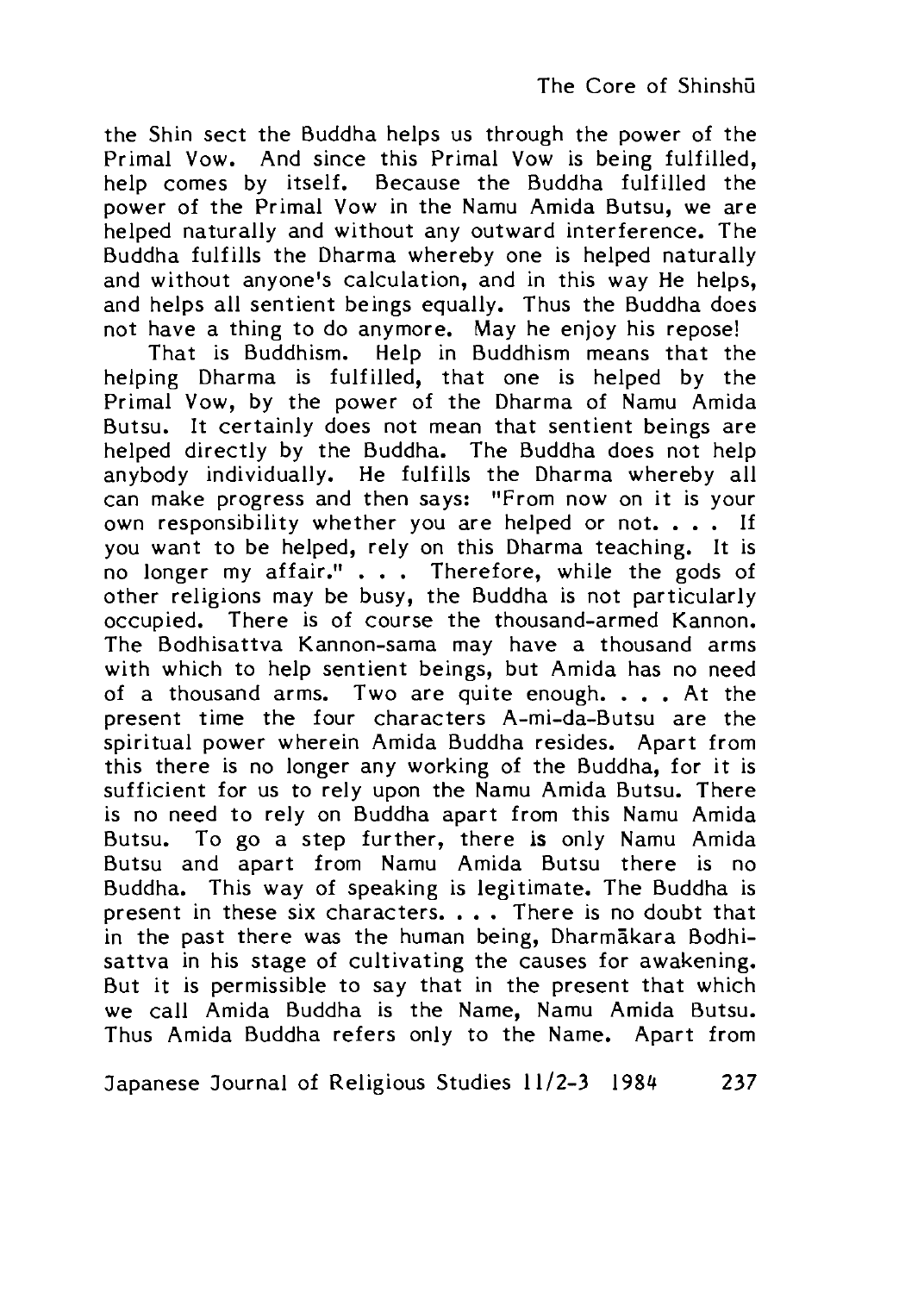## SOGA Ryōjin

this there is nothing, for there is only the Name. Many people may think that this does not sound like much to hold onto, but it is precisely this name that is the soul of the Tathagata Amida. We rely on this spirit. When reading Rennyo Shōnin's biography, we find the remark: "In other sects one prefers figurative paintings to the written Name and wooden statues to paintings. In our sect we prefer paintings to statues and the name to paintings." The authentic object of worship is the Name.

### Vow and Faith (pp. 55-57)

The Shin sect of Pure Land Buddhism has faith as its essence. . . . The total principle of this faith is the Vow. Faith comprises within itself an urgent prayer or a Vow by which it is determined. The Vow is the determining factor of faith. Or again, the Vow is the cause of faith, and faith is the effect of the  $Vow...$  . In the stage of faith as faith it cannot yet be determined that faith is Other Power. Faith makes clear that it is in fact faith of the transference of Other Power by always looking deeper into itself. Faith of the fulfillment of the Primal Vow is attested only by the Vow that illuminates it from inside.

### Voice and Thought (pp. 78-86)

To obtain faith necessarily means to be made to obtain it. In that "being made to" there lies a truth of inner necessity. When we speak of receiving the gift of faith, there is to that faith no theory, but there is truth. Meaning in the term "meaningless" is theory or logic. But meaning in the phase "to take as meaningful" is real truth. The Path of the Saints takes theory as its essence, while the Path of Pure land leaves theory behind and relies on truth. There is truth beyond theory. . . . Real truth appears when theory runs out. . . . Truth is something that is made known to us as a gift, but theory is something that humans make up themselves. Theory is a weapon of the self. . . . (Our founder) heard the concretely calling voice whereby the Tathagata invites all sentient beings. "Voice"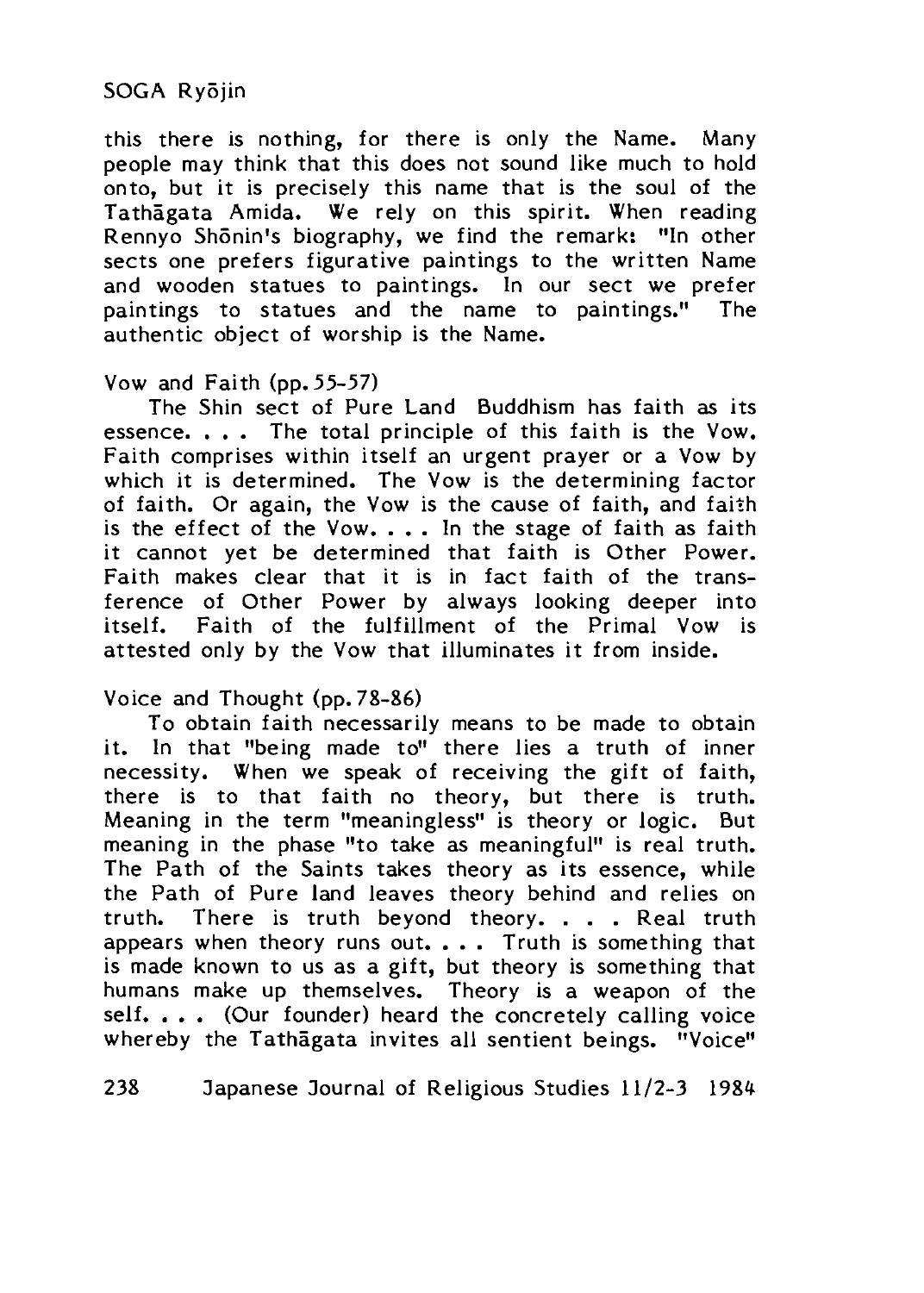is the first concrete thing. True words are something concrete. It is by abstracting from words that we construct thought. Thought is abstract, only words are concrete. But we tend to reject these concrete words and consider only abstract thought as important. It is not words that are imperfect, but our own words are imperfect. When we take thought as original and words as derived therefrom, then those words are imperfect. Words themselves are elemental and thought exists only as a reflection upon words. To consider thought as original and words are derived is putting the cart before the horse....

Vow, Nembutsu, and the Fulfillment of Vow (pp. 86-87; 103-106)

Some people think that apart from Namu Amida Butsu there is a Vow-mind that desires Birth. They maintain that, apart from the practice of saying Nembutsu, there is need for another mind that desires Birth. In this way of thinking, one conceives of an abstract mind that vows to be born in the Pure Land, a mind abstracted from the words "desire for Birth in my Land" of the Primal Vow. Such an abstraction is a mind constructed by self-power. Constructions of self-power are abstract. The call and invitation of other Power is concrete. . . . When one thinks from such a Vow-mind constructed by self-power, then Nembutsu and Birth become two. "Nembutsu and Birth" really means that Nembutsu is precisely Birth. Apart from the practice of Nembutsu there is no activity of Birth. To say the Nembutsu as such is being born. . . . When one feels that he has really been enable to say the Nembutsu, there the activity of decisive Birth is fulfilled. When somebody says, "I practice the Nembutsu, you know!", Birth is not assured. To practice such a Nembutsu means taking the Nembutsu as a means or a stepping stone towards Birth, What a waste!

. . . let us think about the name for a moment and ask ourselves where its essence lies. We can say that, during the many aeons of the causal stage of cultivating practices, Namu Amida Butsu existed as the Vow. At the time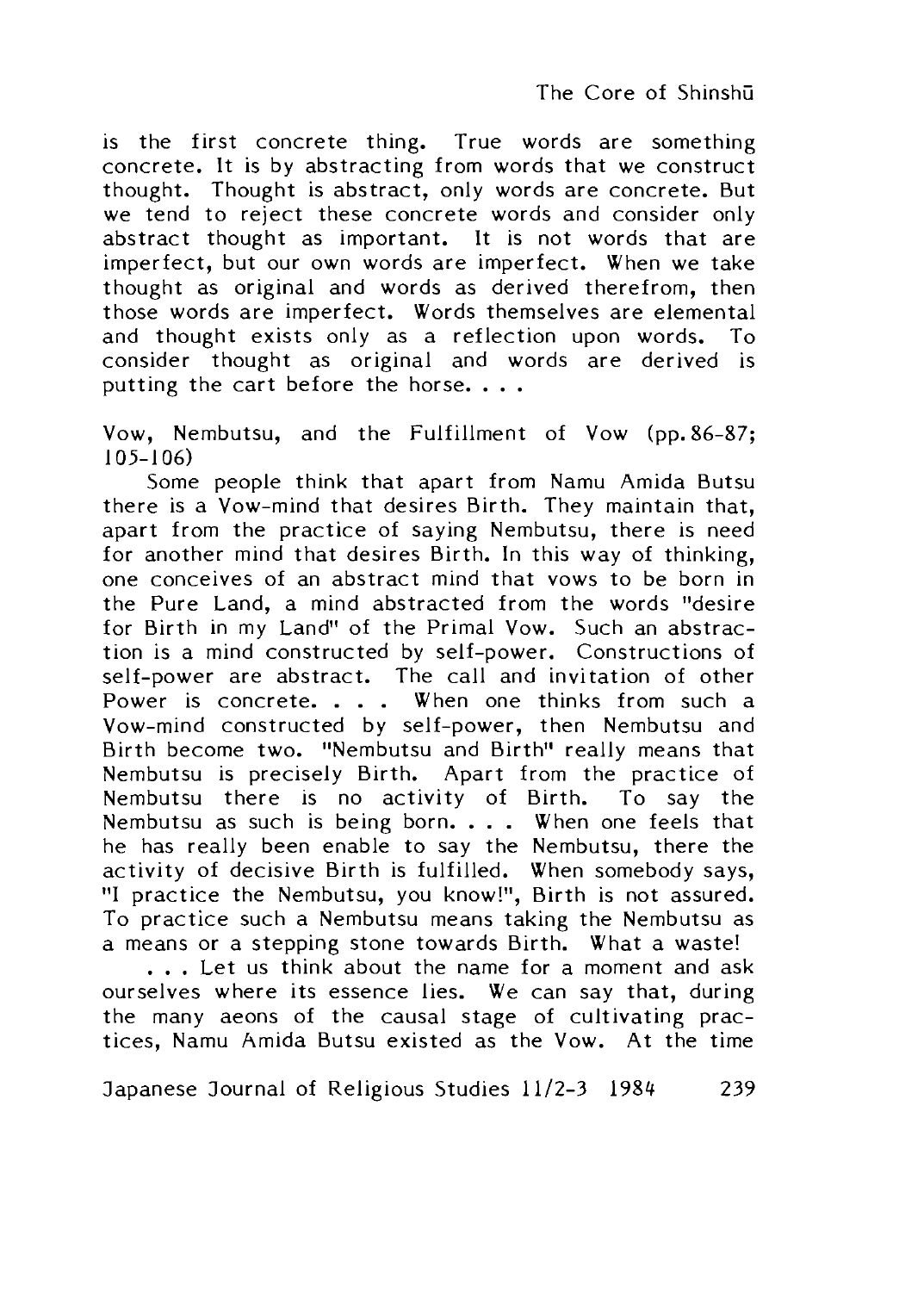# SOGA Ryojin

of the fulfillment of that Vow, at the time of awakening after ten aeons, this Vow then became practice and was completed as the six character word. Before that, it existed only as a thought, as an inner impulse. . . . When we start from the six character Name, we can say that Namu is the Vow and Amida Butsu is the practice. But Vow and practice are one. Therefore the Vow is fulfilled precisely when one believes in Amida Butsu. . . . There are people who think that the Primal Vow has been fulfilled somehow long, long ago. Such a thing, however, can in no wise be called the fulfillment of the Vow. The fulfillment of the Vow means that the Vow is being fulfilled only at the moment when we are being helped and saved. There is no fulfillment in believing that "the Vow is fulfilled but we are not helped." That I am saved is the fulfillment of the Vow. That is what is called the unity of Dharma and sentient being (kih5-ittai). What kind of thing is the fulfillment of the Vow? It is that I attain the truly assured state in this life at the one monent of abandonment at Namu.

Amida among the Many Buddhas (pp. L08-11L; p. 129)

(All Buddhas are Buddhas of immeasurable Light and immeasurable life. What then is special about Amida's Vow of eternal life, about eternal life?) The immeasurable light and Life of all the Buddhas is only the self-awareness and self-confirmation of the Buddhas themselves: "I myself am immeasurable light and life." In contrast, the immeasurable light and life of the Buddha Amida means that, at the point where the Tathagata Amida becomes eternal light and life, we who have Amida in mind also become immeasurable light and life. There lies the difference. . . . It is at this point also that we can discover that "having the Buddha in mind" (nenzuru) has a completely different meaning when we use it in connection with Amida and when we use in regard to other Buddhas. . . . What is then the Primal Vow of Amida Buddha? It is the completion of the six character Name. Within this name I am and you are. Amida Buddha is such a reality. The Primal Vow of light, as well as the Primal Vow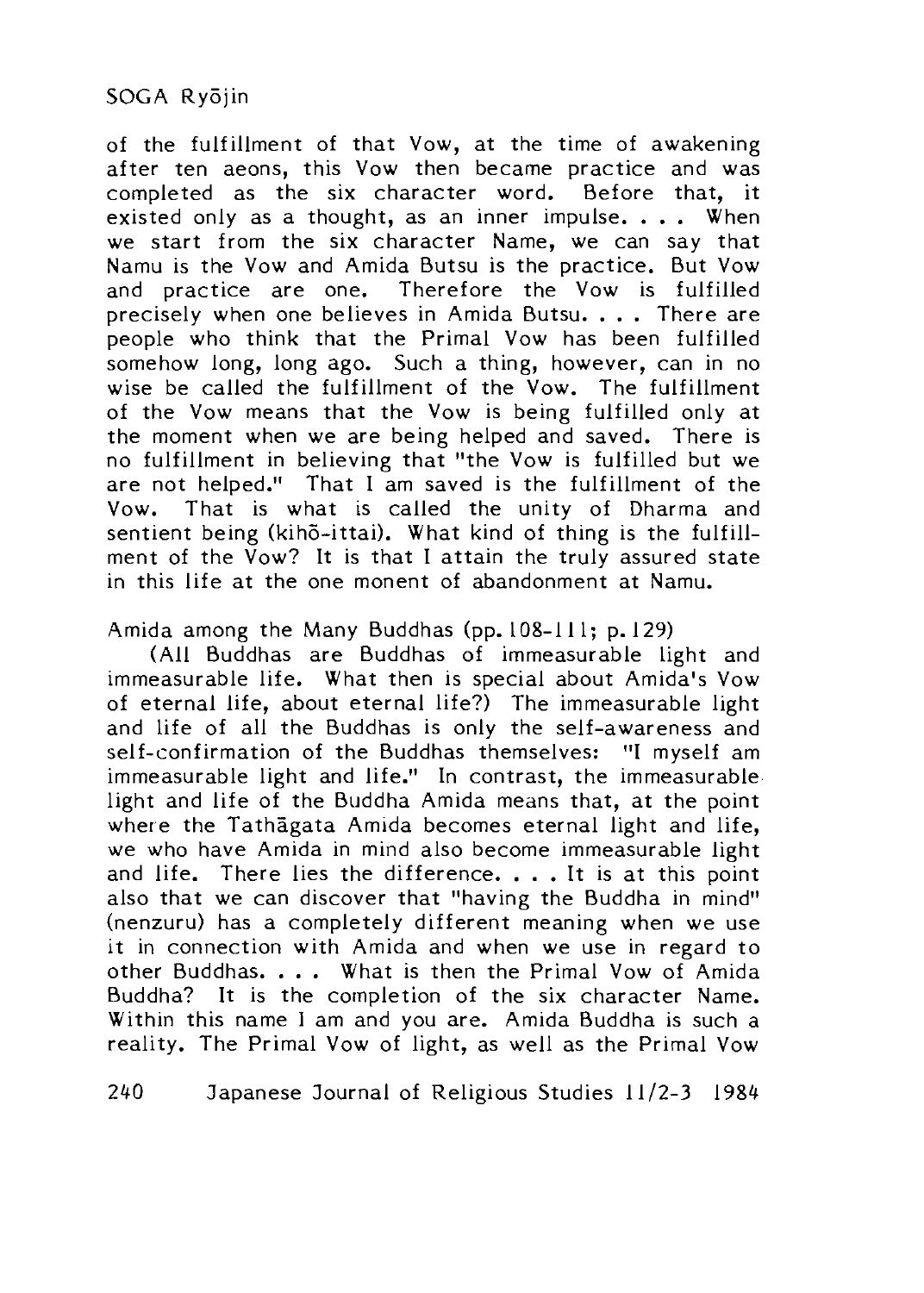of life is nothing apart from this Name. Amida Buddha is light and is life, but this Buddha is only a present reality at the point when the Namu Amida Butsu is recited. What is the "body" of that light? It is the six character Name that constitutes the body of light. It is in that Name that the Tathagata is immeasurable light and life. In a word the merit and power of both immeasurable realities, light and life, is the merit-power of the Name.

Dharmākara Bodhisattva is I (p. 114)

What is, in the present, given to us is nothing other than Namu Amida Butsu. What we call Buddha is Namu Amida Butsu. It is Namu Amida Butsu that is present to us. If one does not meditate on, for example, eternal light or eternal life, the other Buddhas do not appear. The Tathagata Yakushi and the Tathagata Dainichi do not appear if we do not meditate on them. But this is not the case with the Tathagata Amida. He is there when we say Namu Amida Butsu. To be saved by a Buddha that is the object of one's meditation is merely receiving salvation during meditation. That is not an actual salvation. But where there is Namu Amida Butsu, there is actual salvation and our actual reality is saved.

In regard to the threefold faith of sincerity, entrusting, and "the desire for Birth in my Land," from the side of sentient beings this Vow has its essence in entrusting faith, but from the side of the Buddha's heart, that essence lies in the desire for Birth, At least that is how we can view things, I think. When we truly receive faith, we can sense the calling voice of the Buddha. This means that in the Namu Amida Bustsu we sense the voice of the Buddha quietly calling out to us: "Desire for Birth in my Land!" When we feel this calling voice of the Buddha in the Namu Amida Butsu, we sense therein non-retrogression in this life as people awakened to the Buddha, as children of the Buddha. Non-retrogression in this life is the awareness of being a child of the Buddha. A child of the Buddha is a bodhisattva in the causal stage of becoming a Buddha, in